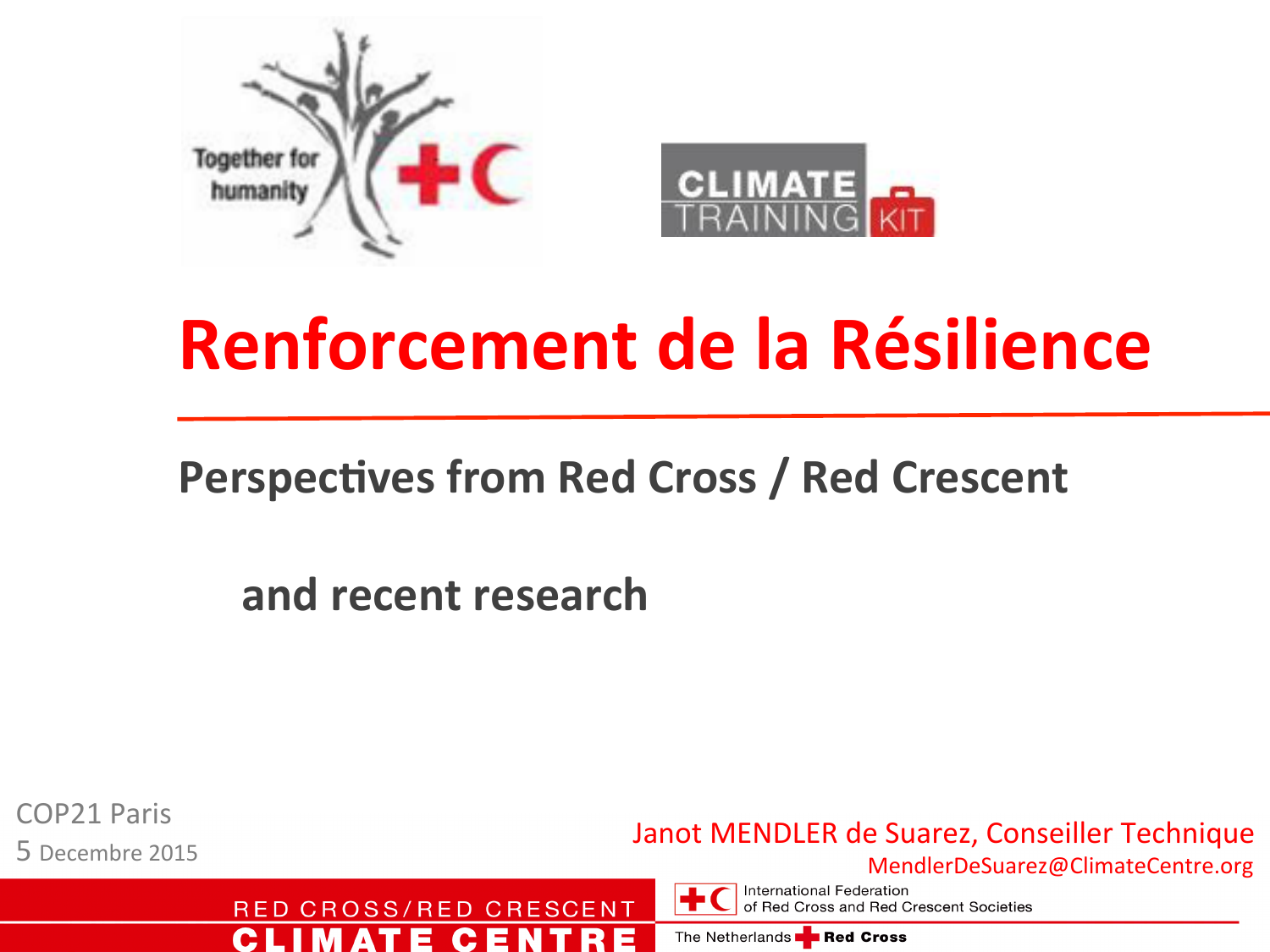

### RED CROSS/RED CRESCENT C I M **ATE CEN**

International Federation of Red Cross and Red Crescent Societies

The Netherlands **PE Red Cross**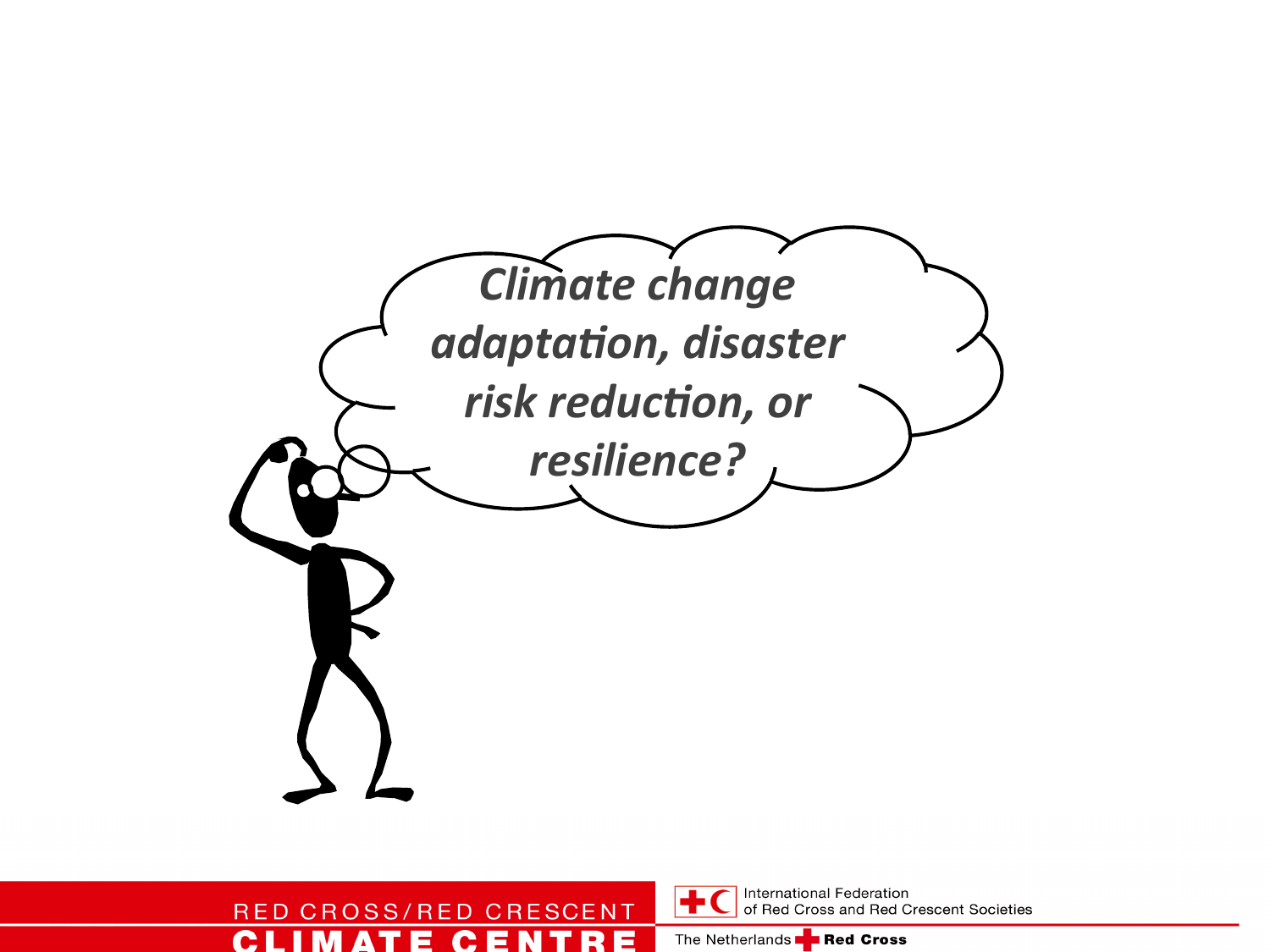### Capacity Building for the Development of Adaptation Measures in Pacific Island Countries

2012 AusAid Assessment:

USP Consultant, IUCN Chief Technical Adviser, Oceania Area Council Secretary for the Torres Islands, Torba Provincial Council Farmers Support Association, Vanuatu

- . Pacific island communities have been dealing with variable and extreme climates for generations.
- Much capacity exists within communities to deal with increases and changes in climatic variability and extremes with climate change.
- However, measures of adaptive capacity common in the international literature and policy community do not often reflect the social, cultural, economic and environmental resources possessed by many Pacific communities that shape resilience.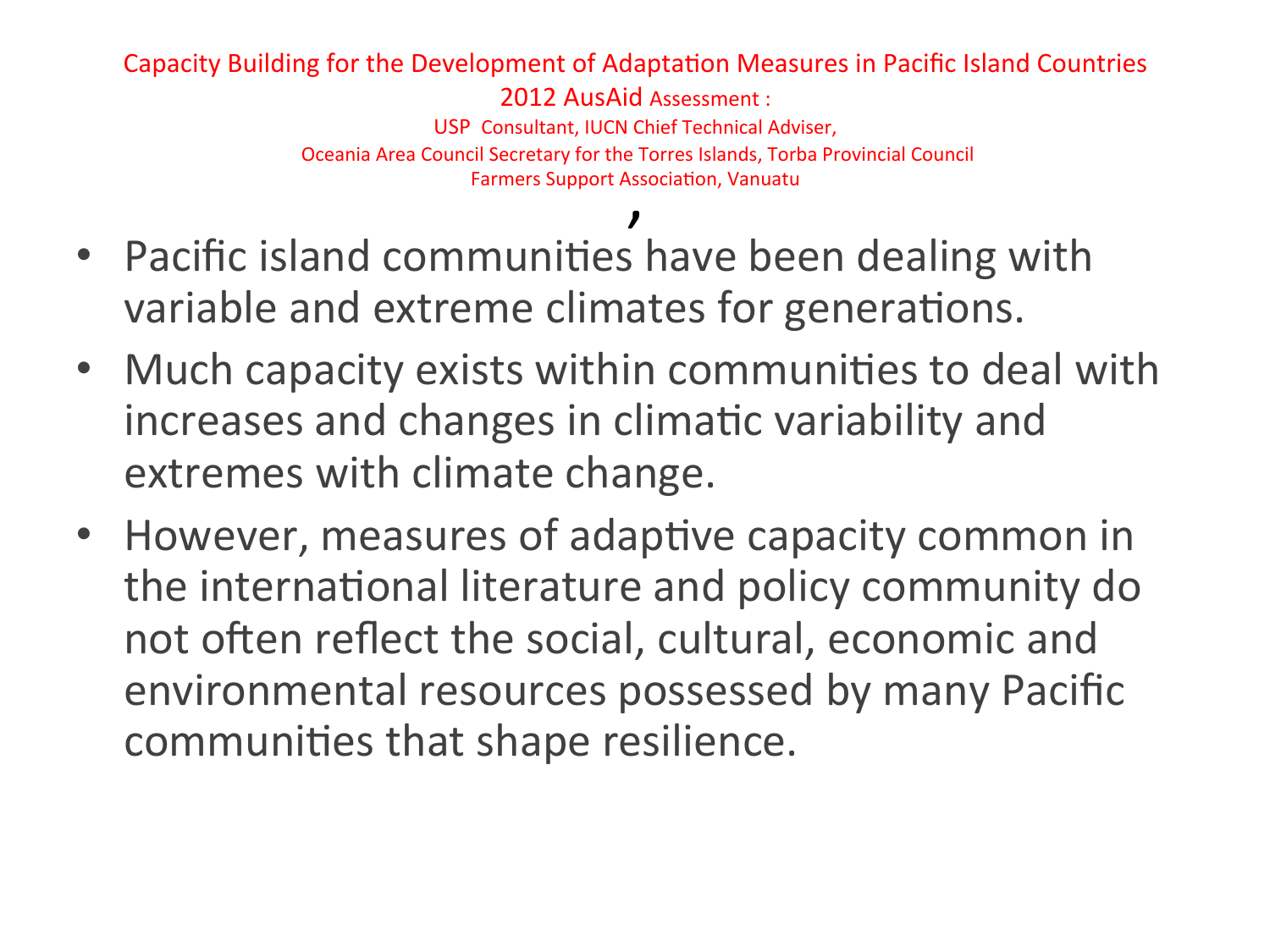# Factors shaping adaptive capacity

- strong traditional knowledge and belief systems that enable robust food production systems, buffered against environmental contingencies
- strong local social networks, collective action and clear **leadership**
- abundant land and marine resources, equitable access and a low population
- A self sufficient and innovative cultural outlook and strong local identity.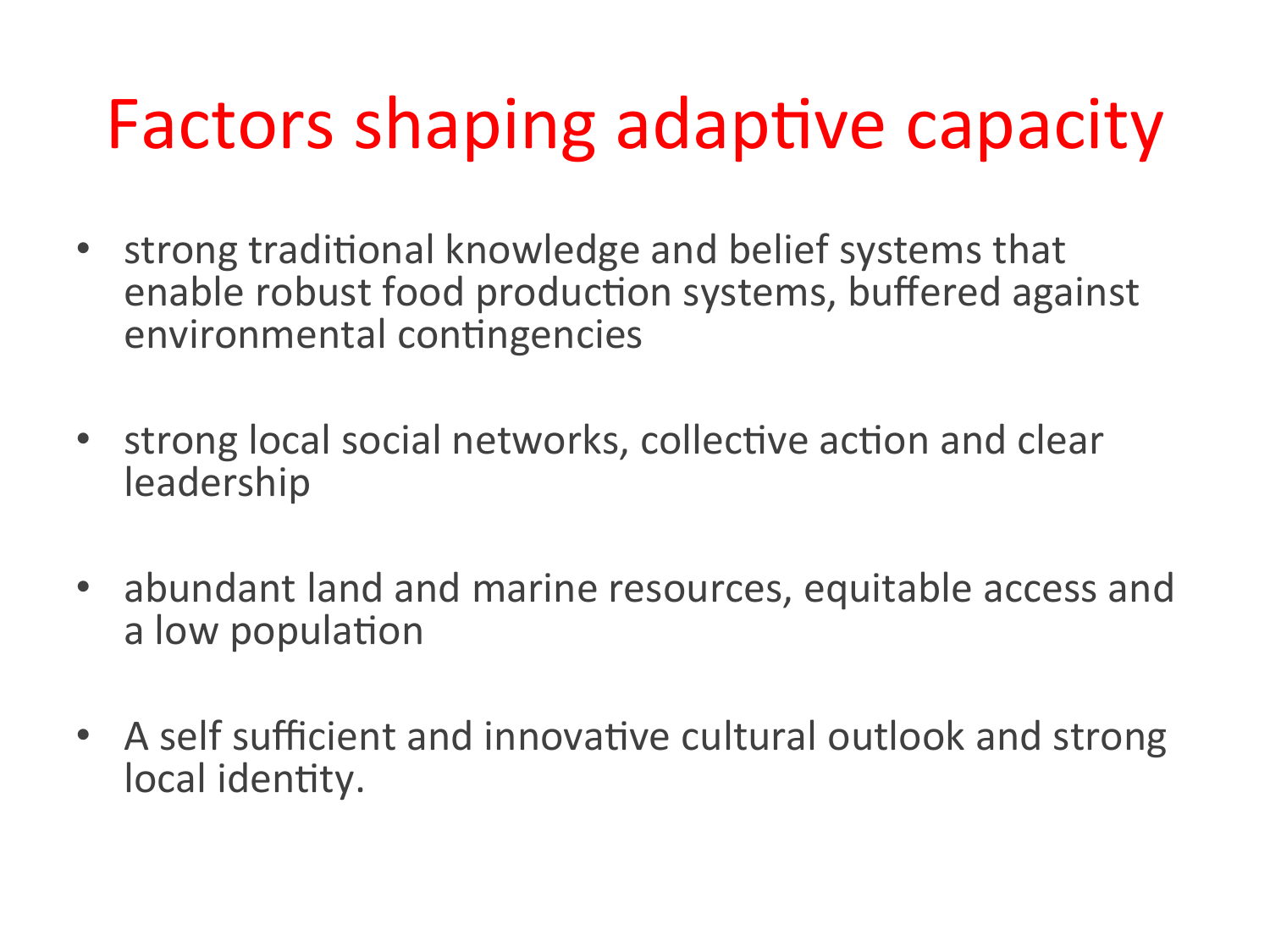## Impediments to collective action

- Differences between individuals creating fragmentation, perpetuated by small community size
- Leadership differences and lack of organisation
- Low incentives to contribute for younger people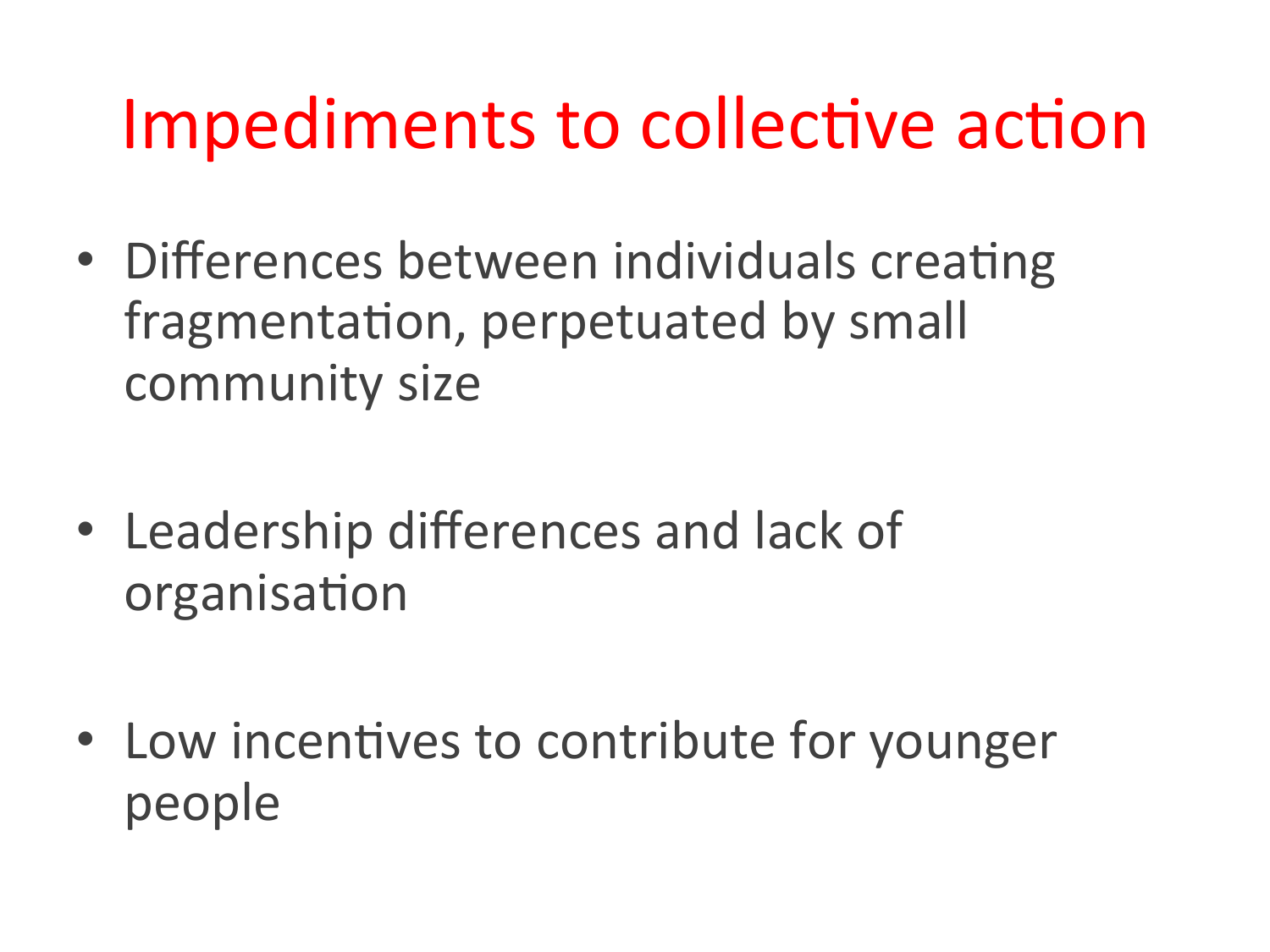### **The Vanuatu NGO Cliamte Change Adaptation Program Resilience!Framework**

A resilient community in Vanuatu:

**1. has their basic needs met, so they are healthy and safe;** 

**2. can build their livelihoods on a diverse range of material assets** and know how to best utilise and improve their value and sustainability;

in way that provides equitable access and control across the community, including shelter, land, water, natural resources, financial assets has strong social structures that support its members in times of need

**3. has leadership and decision-making processes that are fair,** inclusive and responsive to the needs of the whole community;

> including women, young people and vulnerable groups that can plan for current and future needs that fosters belonging and connection